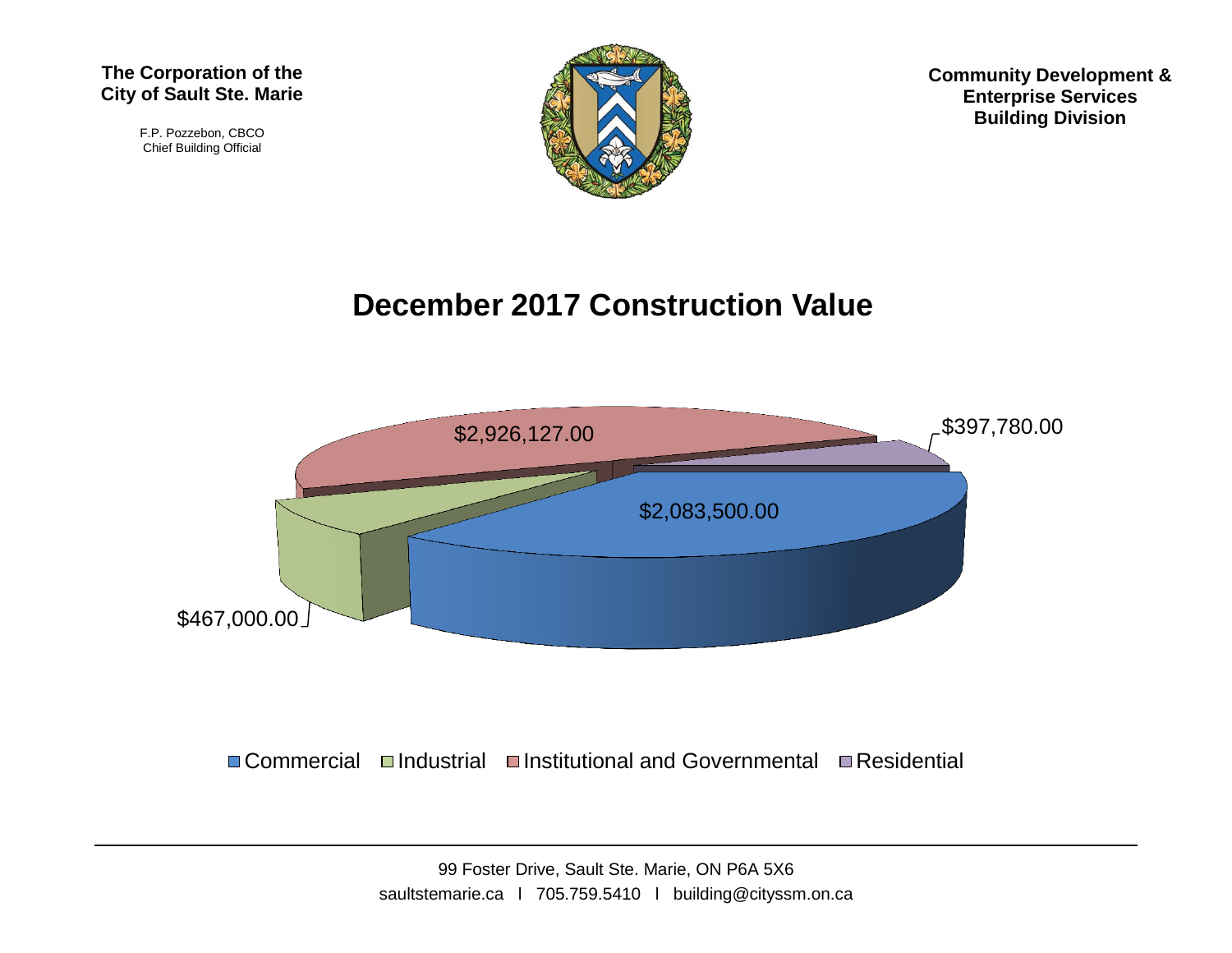

**Community Development and Enterprise Services Building Division**

**Tel: (705) 759-5410Fax: (705) 541-7165**

## **BUILDING PERMITS SUMMARY 2017/12/01 to 2017/12/31**

| <b>Building Type</b>                                     |                        | <b>New Construction</b>  |                      |                        | <b>Alterations and Additions</b> |                      | <b>Total</b>           |                          |                      |
|----------------------------------------------------------|------------------------|--------------------------|----------------------|------------------------|----------------------------------|----------------------|------------------------|--------------------------|----------------------|
|                                                          | Num of<br><b>Units</b> | Num of<br><b>Permits</b> | <b>Value of Work</b> | Num of<br><b>Units</b> | Num of<br><b>Permits</b>         | <b>Value of Work</b> | Num of<br><b>Units</b> | Num of<br><b>Permits</b> | <b>Value of Work</b> |
| <b>Commercial</b>                                        |                        |                          |                      |                        |                                  |                      |                        |                          |                      |
| Motor vehicle show<br>room (new and used)                | 0                      | 0                        | \$0.00               | 0                      | 1                                | \$1,000,000.00       | $\mathbf 0$            | 1                        | \$1,000,000.00       |
| Office building                                          | $\mathbf 0$            | 0                        | \$0.00               | $\mathbf 0$            | 4                                | \$21,000.00          | $\mathbf 0$            | 4                        | \$21,000.00          |
| Restaurant                                               | 0                      | 0                        | \$0.00               | 0                      | 1                                | \$57,000.00          | 0                      | 1                        | \$57,000.00          |
| Retail and wholesale<br>outlets                          | $\mathbf 0$            | 0                        | \$0.00               | 0                      | $\mathbf 2$                      | \$5,500.00           | $\mathbf 0$            | $\overline{2}$           | \$5,500.00           |
| Retail complex                                           | $\pmb{0}$              | 0                        | \$0.00               | $\pmb{0}$              | 1                                | \$1,000,000.00       | $\pmb{0}$              | $\mathbf 1$              | \$1,000,000.00       |
| Total:                                                   | $\mathbf 0$            | 0                        | \$0.00               | $\boldsymbol{0}$       | 9                                | \$2,083,500.00       | $\mathbf 0$            | 9                        | \$2,083,500.00       |
| <b>Industrial</b>                                        |                        |                          |                      |                        |                                  |                      |                        |                          |                      |
| Maintenance building                                     | $\pmb{0}$              | 0                        | \$0.00               | 0                      | $\overline{c}$                   | \$467,000.00         | 0                      | $\overline{2}$           | \$467,000.00         |
| Total:                                                   | $\mathbf 0$            | $\mathbf 0$              | \$0.00               | 0                      | $\overline{2}$                   | \$467,000.00         | $\mathbf 0$            | $\overline{2}$           | \$467,000.00         |
| <b>Institutional and Governmental</b>                    |                        |                          |                      |                        |                                  |                      |                        |                          |                      |
| University                                               | $\pmb{0}$              | 0                        | \$0.00               | $\mathbf 0$            | 1                                | \$2,926,127.00       | $\mathbf 0$            | $\mathbf{1}$             | \$2,926,127.00       |
| Total:                                                   | $\mathbf 0$            | 0                        | \$0.00               | $\boldsymbol{0}$       | 1                                | \$2,926,127.00       | $\mathbf 0$            | 1                        | \$2,926,127.00       |
| <b>Residential</b>                                       |                        |                          |                      |                        |                                  |                      |                        |                          |                      |
| Apartment                                                | $\mathbf 0$            | 0                        | \$0.00               | $\mathbf 0$            | 1                                | \$2,000.00           | $\mathbf 0$            |                          | \$2,000.00           |
| Semi-Detached or<br>Double (side by side),<br>single-att | $\mathbf 0$            | 0                        | \$0.00               | 0                      | $\mathbf{1}$                     | \$4,000.00           | $\mathbf 0$            | 1                        | \$4,000.00           |
| Single House                                             | 1                      | 1                        | \$275,000.00         | $\mathbf 0$            | 19                               | \$116,780.00         | $\mathbf 1$            | 20                       | \$391,780.00         |
| Total:                                                   | 1                      | 1                        | \$275,000.00         | $\boldsymbol{0}$       | 21                               | \$122,780.00         | 1                      | 22                       | \$397,780.00         |
| <b>Grand Total:</b>                                      | 1                      | 1                        | \$275,000.00         | 0                      | 33                               | \$5,599,407.00       | 1                      | 34                       | \$5,874,407.00       |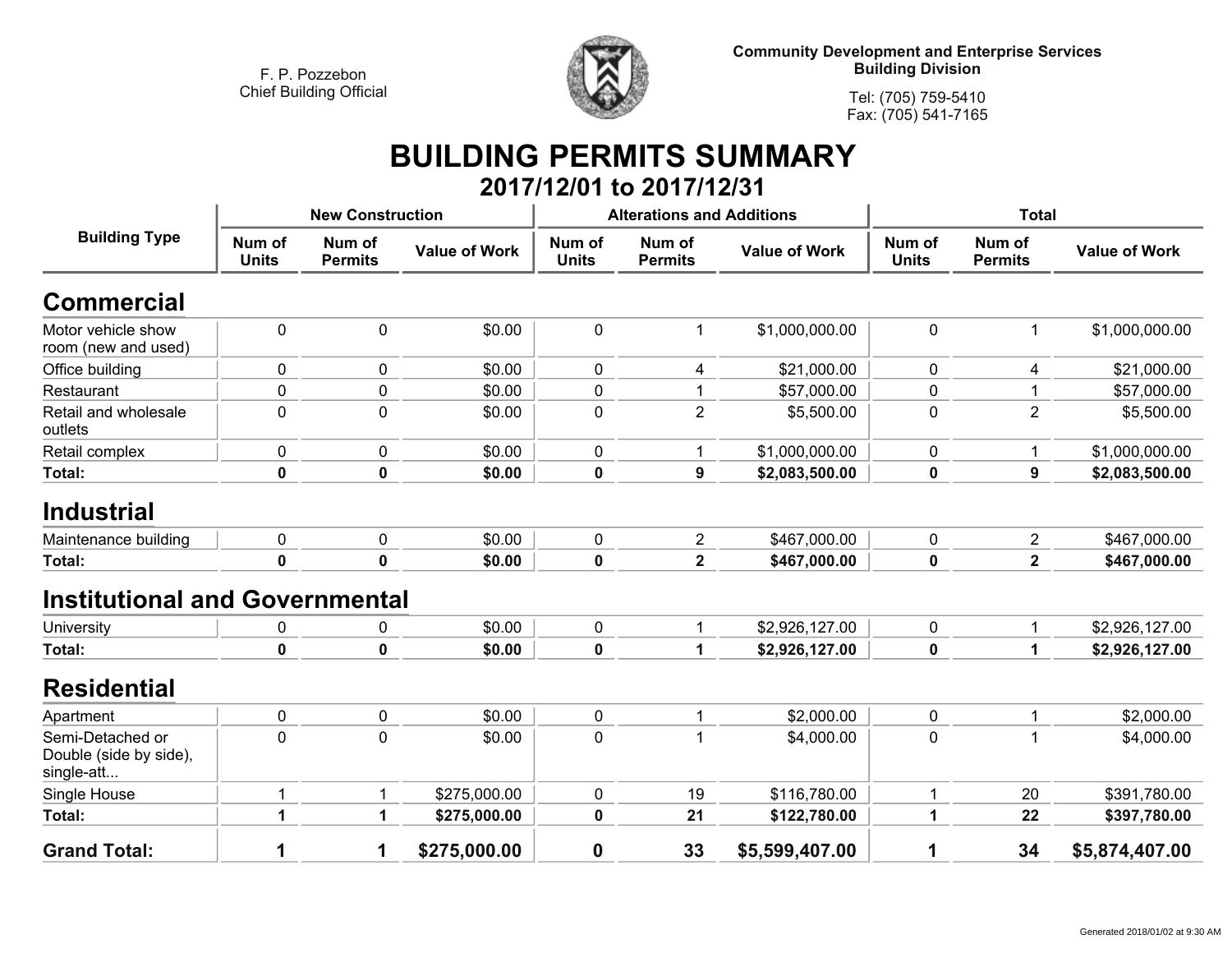

**Community Development and Enterprise Services Building Division**

**Tel: (705) 759-5410Fax: (705) 541-7165**

## **DEMOLITION PERMITS SUMMARY**

|                                |                        |                          |                  |                        | 2017/12/01 to 2017/12/31         |                      |                        |                          |                      |  |
|--------------------------------|------------------------|--------------------------|------------------|------------------------|----------------------------------|----------------------|------------------------|--------------------------|----------------------|--|
| <b>Building</b><br><b>Type</b> |                        | <b>New Construction</b>  |                  |                        | <b>Alterations and Additions</b> |                      | <b>Total</b>           |                          |                      |  |
|                                | Num of<br><b>Units</b> | Num of<br><b>Permits</b> | Value of<br>Work | Num of<br><b>Units</b> | Num of<br><b>Permits</b>         | <b>Value of Work</b> | Num of<br><b>Units</b> | Num of<br><b>Permits</b> | <b>Value of Work</b> |  |
| <b>Residential</b>             |                        |                          |                  |                        |                                  |                      |                        |                          |                      |  |
| Single House                   |                        |                          | \$0.00           | -1                     | 3                                | \$14,400.00          | -1                     | 3                        | \$14,400.00          |  |
| Total:                         | 0                      | 0                        | \$0.00           | -1                     | 3                                | \$14,400.00          | -1                     |                          | \$14,400.00          |  |
| <b>Grand</b><br>Total:         | 0                      | 0                        | \$0.00           | -1                     | 3                                | \$14,400.00          | -1                     | 3                        | \$14,400.00          |  |